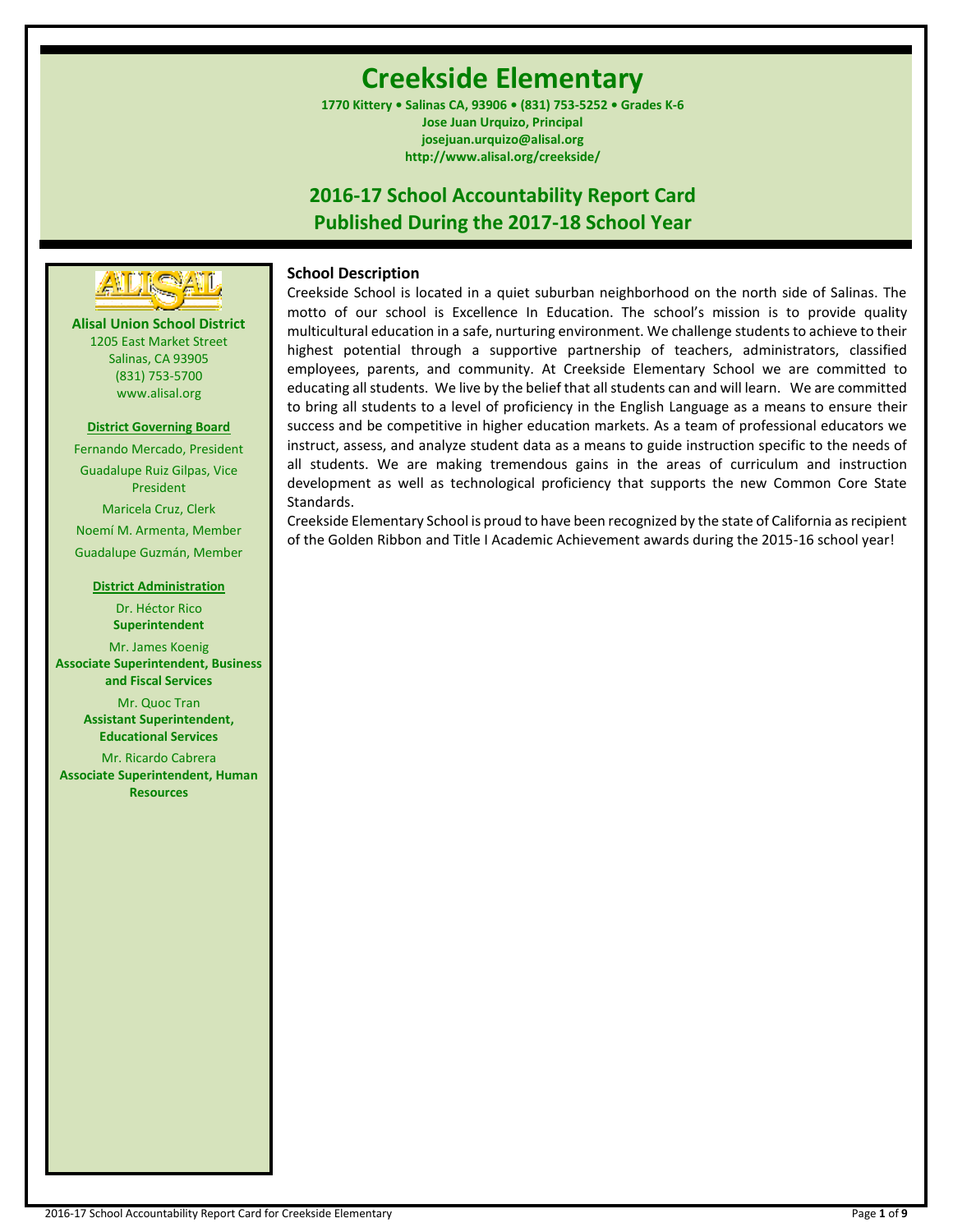## **About the SARC**

By February 1 of each year, every school in California is required by state law to publish a School Accountability Report Card (SARC). The SARC contains information about the condition and performance of each California public school. Under the Local Control Funding Formula (LCFF) all local educational agencies (LEAs) are required to prepare a Local Control and Accountability Plan (LCAP), which describes how they intend to meet annual school-specific goals for all pupils, with specific activities to address state and local priorities. Additionally, data reported in an LCAP is to be consistent with data reported in the SARC.

- For more information about SARC requirements, see the California Department of Education (CDE) SARC Web page at http://www.cde.ca.gov/ta/ac/sa/.
- For more information about the LCFF or LCAP, see the CDE LCFF Web page at http://www.cde.ca.gov/fg/aa/lc/.
- For additional information about the school, parents/guardians and community members should contact the school principal or the district office.

| 2016-17 Student Enrollment by Grade Level |                           |  |  |
|-------------------------------------------|---------------------------|--|--|
| <b>Grade Level</b>                        | <b>Number of Students</b> |  |  |
| Kindergarten                              | 112                       |  |  |
| Grade 1                                   | 97                        |  |  |
| Grade 2                                   | 97                        |  |  |
| Grade 3                                   | 82                        |  |  |
| Grade 4                                   | 94                        |  |  |
| Grade 5                                   | 131                       |  |  |
| Grade 6                                   | 100                       |  |  |
| <b>Total Enrollment</b>                   | 713                       |  |  |

| 2016-17 Student Enrollment by Group        |                                    |  |  |  |
|--------------------------------------------|------------------------------------|--|--|--|
| Group                                      | <b>Percent of Total Enrollment</b> |  |  |  |
| <b>Black or African American</b>           | 2                                  |  |  |  |
| American Indian or Alaska Native           | 0.1                                |  |  |  |
| Asian                                      | 4.3                                |  |  |  |
| Filipino                                   | 4.5                                |  |  |  |
| <b>Hispanic or Latino</b>                  | 82.7                               |  |  |  |
| <b>Native Hawaiian or Pacific Islander</b> | 0.7                                |  |  |  |
| White                                      | 2.9                                |  |  |  |
| <b>Two or More Races</b>                   | 1.1                                |  |  |  |
| Socioeconomically Disadvantaged            | 66.5                               |  |  |  |
| <b>English Learners</b>                    | 42.8                               |  |  |  |
| <b>Students with Disabilities</b>          | 10.4                               |  |  |  |
| <b>Foster Youth</b>                        | 0.1                                |  |  |  |

## **A. Conditions of Learning**

#### **State Priority: Basic**

The SARC provides the following information relevant to the State priority: Basic (Priority 1):

- Degree to which teachers are appropriately assigned and fully credentialed in the subject area and for the pupils they are teaching;
- Pupils have access to standards-aligned instructional materials; and
- School facilities are maintained in good repair.

| <b>Teacher Credentials</b>                         |           |           |           |  |  |  |
|----------------------------------------------------|-----------|-----------|-----------|--|--|--|
| <b>Creekside Elementary</b>                        | $15 - 16$ | $16 - 17$ | $17 - 18$ |  |  |  |
| <b>With Full Credential</b>                        | 27        | 25        | 23        |  |  |  |
| <b>Without Full Credential</b>                     | 5         | 8         | 8         |  |  |  |
| <b>Teaching Outside Subject Area of Competence</b> | O         | 0         |           |  |  |  |
| <b>Alisal Union School District</b>                | $15 - 16$ | $16 - 17$ | $17 - 18$ |  |  |  |
| <b>With Full Credential</b>                        |           |           | 334       |  |  |  |
| <b>Without Full Credential</b>                     |           |           | 61        |  |  |  |
| <b>Teaching Outside Subject Area of Competence</b> |           |           |           |  |  |  |

| <b>Teacher Misassignments and Vacant Teacher Positions at this School</b> |  |  |  |  |  |  |  |
|---------------------------------------------------------------------------|--|--|--|--|--|--|--|
| <b>Creekside Elementary</b><br>$17 - 18$<br>$16 - 17$<br>15-16            |  |  |  |  |  |  |  |
| <b>Teachers of English Learners</b>                                       |  |  |  |  |  |  |  |
| Total Teacher Misassignments                                              |  |  |  |  |  |  |  |
| <b>Vacant Teacher Positions</b>                                           |  |  |  |  |  |  |  |

\* "Misassignments" refers to the number of positions filled by teachers who lack legal authorization to teach that grade level, subject area, student group, etc. Total Teacher Misassignments includes the number of Misassignments of Teachers of English Learners.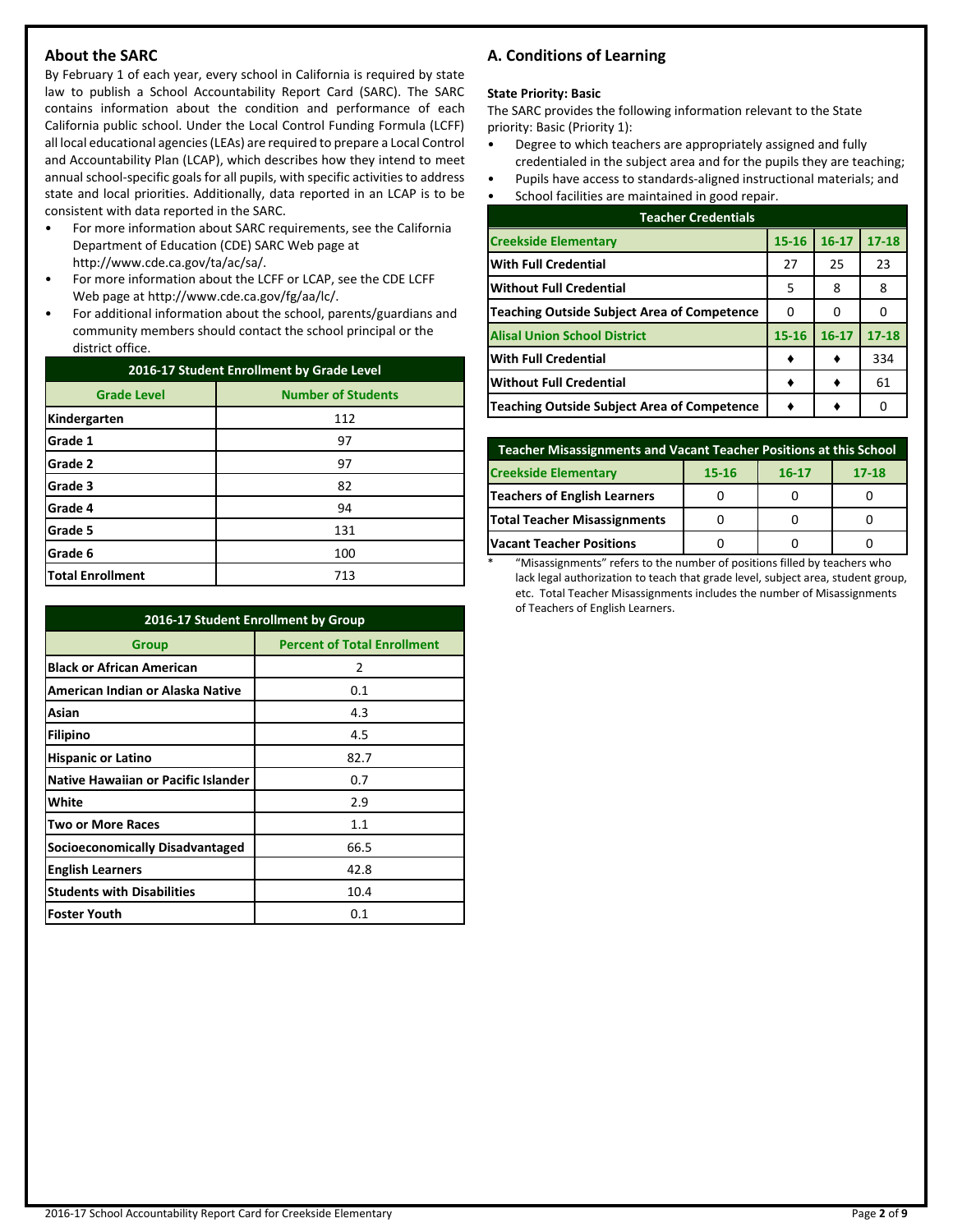## **Quality, Currency, Availability of Textbooks and Instructional Materials (School Year 2017-18)**

In order to support classroom professionals in teaching the Language Arts and Math Common Core State Standards, Engage NY curriculum, in both content areas was recommended and adopted as district curriculum. Both Engage NY Language Arts and Math were piloted and feedback from teachers attested to the ability of these common core resources to meet the requirements of the new common core state standards (CCSS).

In Language Arts:

K-1-2-3 Wonders is used to teacher all Language Arts standards. 4-6 used Engage NY solely to teach all Language Arts standards.

In Math:

At K-6, teachers used both the adopted Everyday Math curriculum and Engage NY Math, selecting one as their primary resource and the other as a secondary resource.

Bilingual Transference classrooms were able to use the Engage NY Math because student materials became available.

|                                     | <b>Textbooks and Instructional Materials</b><br>Year and month in which data were collected: 2014                                              |                            |
|-------------------------------------|------------------------------------------------------------------------------------------------------------------------------------------------|----------------------------|
| <b>Core Curriculum Area</b>         | <b>Textbooks and Instructional Materials/Year of Adoption</b>                                                                                  |                            |
| <b>Reading/Language Arts</b>        | McMillan / McGraw-Hill, Wonders- Adopted 2017<br>Engage New York Language Arts- Adopted 2014<br>McMillan / McGraw-Hill, Treasures-Adopted 2010 |                            |
|                                     | The textbooks listed are from most recent adoption:<br>Percent of students lacking their own assigned textbook:                                | <b>Yes</b><br>$\mathbf{0}$ |
| <b>Mathematics</b>                  | Engage New York Math- Adopted 2014<br>McMillan / McGraw-Hill,<br>Every Day Math-Adopted 2012                                                   |                            |
|                                     | The textbooks listed are from most recent adoption:                                                                                            | <b>Yes</b>                 |
|                                     | Percent of students lacking their own assigned textbook:                                                                                       | 0                          |
| <b>Science</b>                      | Delta Foss- (Kinder-5th grades) - Adopted 2007<br>McGraw-Hill- (6th grade) - Adopted 2006                                                      |                            |
|                                     | The textbooks listed are from most recent adoption:                                                                                            | Yes                        |
|                                     | Percent of students lacking their own assigned textbook:                                                                                       | $\mathbf 0$                |
| <b>History-Social Science</b>       | McGraw-Hill, Vistas-Adopted 2006                                                                                                               |                            |
|                                     | The textbooks listed are from most recent adoption:                                                                                            | Yes                        |
|                                     | Percent of students lacking their own assigned textbook:                                                                                       | $\mathbf 0$                |
| <b>Foreign Language</b>             | Not applicable                                                                                                                                 |                            |
|                                     | The textbooks listed are from most recent adoption:                                                                                            | No                         |
|                                     | Percent of students lacking their own assigned textbook:                                                                                       | $\Omega$                   |
| <b>Health</b>                       | Not applicable                                                                                                                                 |                            |
|                                     | The textbooks listed are from most recent adoption:                                                                                            | No                         |
|                                     | Percent of students lacking their own assigned textbook:                                                                                       | $\mathbf 0$                |
| <b>Visual and Performing Arts</b>   | Not applicable                                                                                                                                 |                            |
|                                     | The textbooks listed are from most recent adoption:                                                                                            | No                         |
|                                     | Percent of students lacking their own assigned textbook:                                                                                       | 0                          |
| <b>Science Laboratory Equipment</b> | N/A                                                                                                                                            |                            |
|                                     | The textbooks listed are from most recent adoption:                                                                                            | N/A                        |
|                                     | Percent of students lacking their own assigned textbook:                                                                                       | 0                          |

Note: Cells with N/A values do not require data.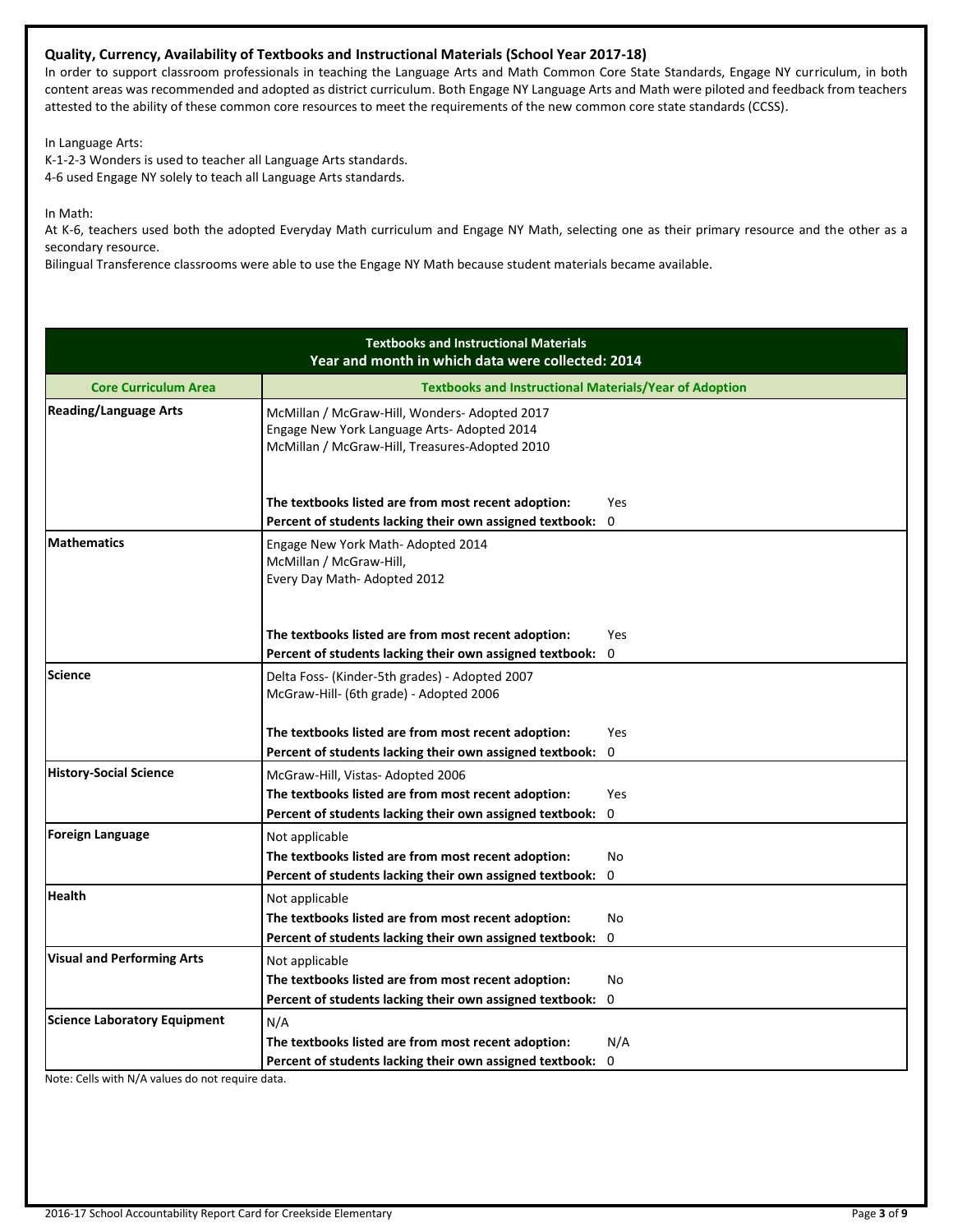## **School Facility Conditions and Planned Improvements (Most Recent Year)**

Creekside School opened in September 1998 and is a modern educational facility. The school site is located adjacent to a city park. There are 33 modern classrooms, a large multipurpose room and cafeteria, an office building incorporating a staff lounge, nurse's office, and handicapped-accessible bathroom facilities. The library is in a separate building and combined with the brand new computer lab. We have one day custodian and two night custodians who keep our facilities clean and well maintained. The campus also became completey secured by locking gates (closed campus).

| <b>School Facility Good Repair Status (Most Recent Year)</b><br>Year and month in which data were collected: August, 2017 |                       |                      |      |      |                                                            |
|---------------------------------------------------------------------------------------------------------------------------|-----------------------|----------------------|------|------|------------------------------------------------------------|
| <b>System Inspected</b>                                                                                                   | Good                  | <b>Repair Status</b> |      |      | <b>Repair Needed and</b><br><b>Action Taken or Planned</b> |
| Systems:<br>Gas Leaks, Mechanical/HVAC, Sewer                                                                             | X                     |                      | Fair | Poor |                                                            |
| <b>Interior:</b><br><b>Interior Surfaces</b>                                                                              | X                     |                      |      |      |                                                            |
| Cleanliness:<br>Overall Cleanliness, Pest/ Vermin Infestation                                                             | X                     |                      |      |      |                                                            |
| <b>IElectrical:</b><br>Electrical                                                                                         | X                     |                      |      |      |                                                            |
| <b>Restrooms/Fountains:</b><br>Restrooms, Sinks/ Fountains                                                                | X                     |                      |      |      |                                                            |
| Safety:<br>Fire Safety, Hazardous Materials                                                                               | X                     |                      |      |      |                                                            |
| Structural:<br>Structural Damage, Roofs                                                                                   | X                     |                      |      |      |                                                            |
| External:<br>Playground/School Grounds, Windows/Doors/Gates/Fences                                                        | X                     |                      |      |      |                                                            |
| <b>Overall Rating</b>                                                                                                     | <b>Exemplary</b><br>X | Good                 | Fair | Poor |                                                            |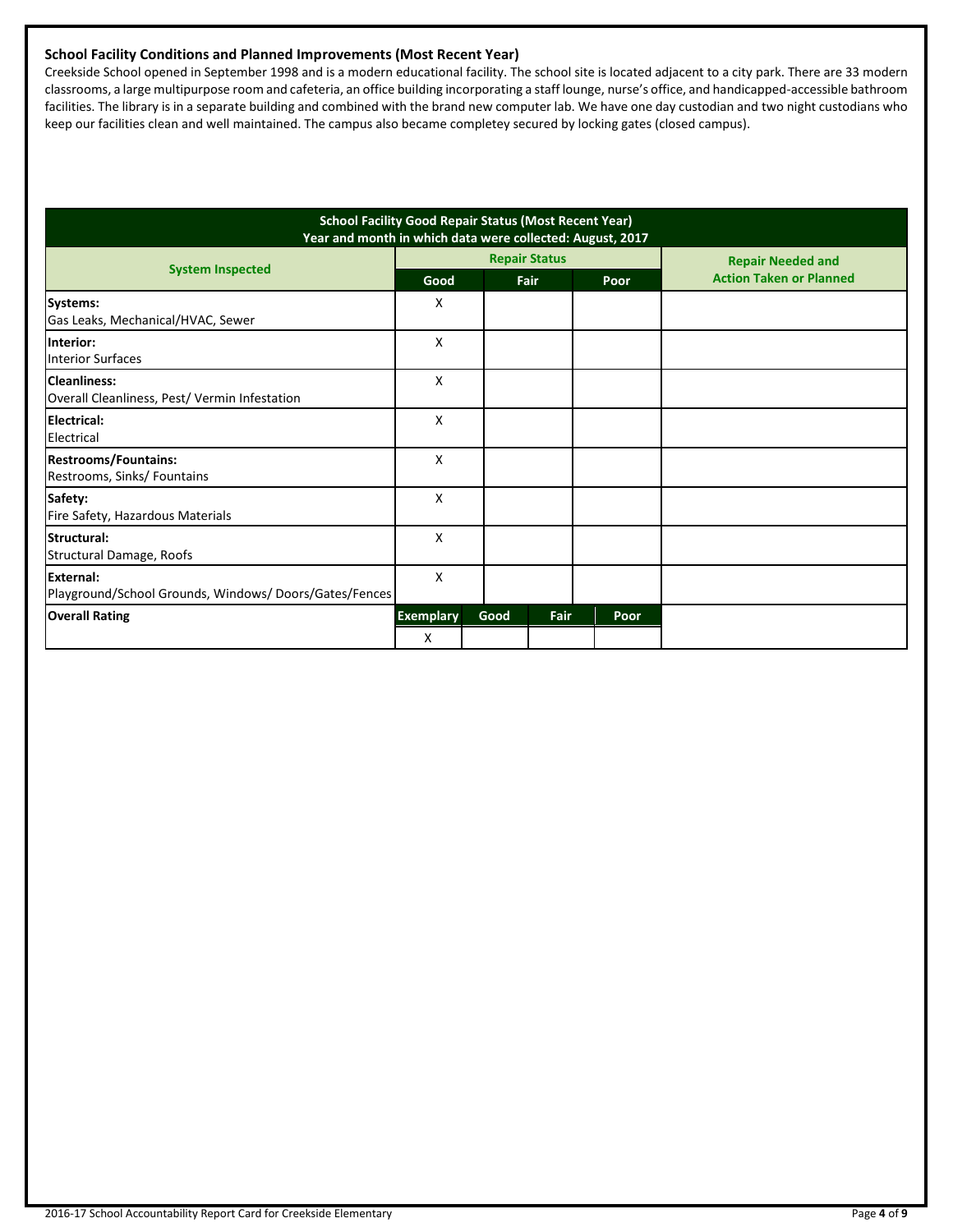## **B. Pupil Outcomes**

#### **State Priority: Pupil Achievement**

The SARC provides the following information relevant to the State priority: Pupil Achievement (Priority 4):

- Statewide assessments (i.e., California Assessment of Student Performance and Progress [CAASPP] System, which includes the Smarter Balanced Summative Assessments for students in the general education population and the California Alternate Assessments [CAAs] for English language arts/literacy [ELA] and mathematics given in grades three through eight and grade eleven. The CAAs have replaced the California Alternate Performance Assessment [CAPA] for ELA and mathematics, which were eliminated in 2015. Only eligible students may participate in the administration of the CAAs. CAA items are aligned with alternate achievement standards, which are linked with the Common Core State Standards [CCSS] for students with significant cognitive disabilities); and
- The percentage of students who have successfully completed courses that satisfy the requirements for entrance to the University of California and the California State University, or career technical education sequences or programs of study

| 2016-17 CAASPP Results for All Students |                                                                                       |                                                  |           |                  |    |    |  |  |
|-----------------------------------------|---------------------------------------------------------------------------------------|--------------------------------------------------|-----------|------------------|----|----|--|--|
|                                         | Percent of Students Meeting or Exceeding the State Standards<br>$(grades 3-8 and 11)$ |                                                  |           |                  |    |    |  |  |
| <b>Subject</b>                          |                                                                                       | <b>School</b><br><b>District</b><br><b>State</b> |           |                  |    |    |  |  |
|                                         | $15 - 16$                                                                             | 16-17                                            | $15 - 16$ | $16-17$<br>15-16 |    |    |  |  |
| <b>ELA</b>                              | 32                                                                                    | 37                                               | 24        | 28               | 48 | 48 |  |  |
| Math                                    | 29                                                                                    | 30                                               | 18        | 21               | 36 | 37 |  |  |

Percentages are not calculated when the number of students tested is ten or less, either because the number of students in this category is too small for statistical accuracy or to protect student privacy.

| <b>CAASPP Test Results in Science for All Students</b>                                                     |                                                  |           |                             |    |    |           |
|------------------------------------------------------------------------------------------------------------|--------------------------------------------------|-----------|-----------------------------|----|----|-----------|
| <b>Percent of Students Scoring at Proficient or Advanced</b><br>(meeting or exceeding the state standards) |                                                  |           |                             |    |    |           |
| <b>Subject</b>                                                                                             | <b>District</b><br><b>School</b><br><b>State</b> |           |                             |    |    |           |
|                                                                                                            | $14 - 15$                                        | $15 - 16$ | 14-15<br>$15 - 16$<br>14-15 |    |    | $15 - 16$ |
| Science                                                                                                    | 34                                               | 27        | 31                          | 28 | 56 | 54        |

Note: Science test results include California Standards Tests (CSTs), California Modified Assessment (CMA), and California Alternate Performance Assessment (CAPA) in grades five, eight, and ten.

Note: Scores are not shown when the number of students tested is ten or less, either because the number of students in this category is too small for statistical accuracy or to protect student privacy.

Note: The 2016-17 data are not available. The California Department of Education is developing a new science assessment based on the Next Generation Science Standards for California Public Schools (CA NGSS). The new California Science Test (CAST) was piloted in spring 2017. The CST and CMA for Science will no longer be administered.

| Grade | 2016-17 Percent of Students Meeting Fitness Standards |            |        |  |  |
|-------|-------------------------------------------------------|------------|--------|--|--|
| Level | 4 of 6                                                | 5 of 6     | 6 of 6 |  |  |
|       | 20.2                                                  | $1\Lambda$ | 3 1    |  |  |
|       |                                                       |            |        |  |  |

Percentages are not calculated when the number of students tested is ten or less, either because the number of students in this category is too small for statistical accuracy or to protect student privacy.

| 2015-16 CAASPP Results by Student Group<br>Science (grades 5, 8, and 10) |                           |                   |                            |                               |  |  |  |
|--------------------------------------------------------------------------|---------------------------|-------------------|----------------------------|-------------------------------|--|--|--|
|                                                                          | <b>Number of Students</b> |                   | <b>Percent of Students</b> |                               |  |  |  |
| <b>Group</b>                                                             | <b>Enrolled</b>           | with Valid Scores | w/ Valid Scores            | <b>Proficient or Advanced</b> |  |  |  |
| <b>All Students</b>                                                      | 105                       | 104               | 99.1                       | 26.9                          |  |  |  |
| <b>Male</b>                                                              | 64                        | 63                | 98.4                       | 28.6                          |  |  |  |
| Female                                                                   | 41                        | 41                | 100.0                      | 24.4                          |  |  |  |
| <b>Hispanic or Latino</b>                                                | 89                        | 89                | 100.0                      | 21.4                          |  |  |  |
| Socioeconomically Disadvantaged                                          | 82                        | 81                | 98.8                       | 24.7                          |  |  |  |
| <b>English Learners</b>                                                  | 24                        | 24                | 100.0                      | 12.5                          |  |  |  |
| <b>Students with Disabilities</b>                                        | 17                        | 17                | 100.0                      | 11.8                          |  |  |  |

Science test results include CSTs, CMA, and CAPA in grades five, eight, and ten. The "Proficient or Advanced" is calculated by taking the total number of students who scored at Proficient or Advanced on the science assessment divided by the total number of students with valid scores. Scores are not shown when the number of students tested is ten or less, either because the number of students in this category is too small for statistical accuracy or to protect student privacy.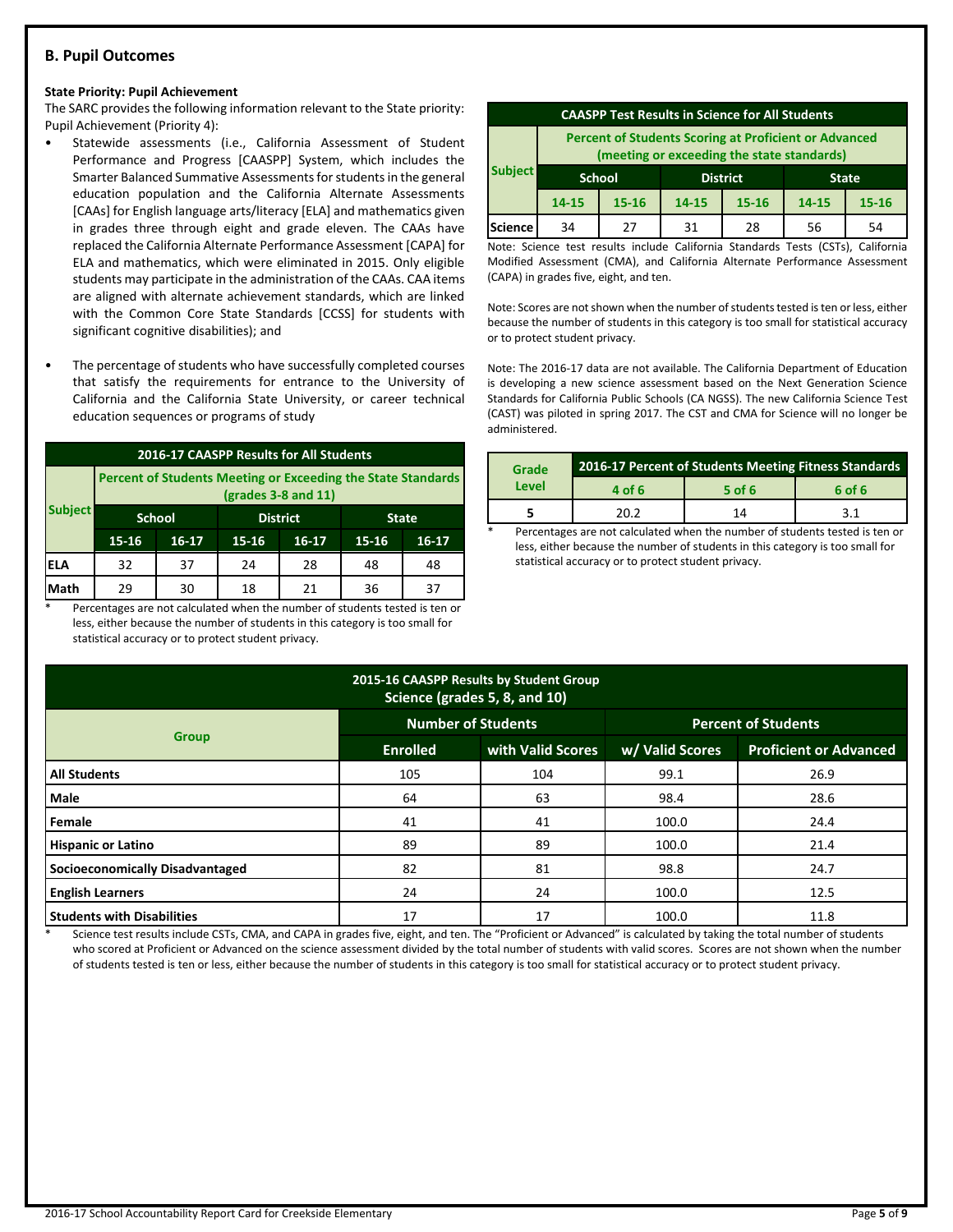| School Year 2016-17 CAASPP Assessment Results - English Language Arts (ELA)<br>Disaggregated by Student Groups, Grades Three through Eight and Eleven |                                   |                                |                                 |                                          |  |  |
|-------------------------------------------------------------------------------------------------------------------------------------------------------|-----------------------------------|--------------------------------|---------------------------------|------------------------------------------|--|--|
| <b>Student Group</b>                                                                                                                                  | <b>Total</b><br><b>Enrollment</b> | <b>Number</b><br><b>Tested</b> | <b>Percent</b><br><b>Tested</b> | <b>Percent</b><br><b>Met or Exceeded</b> |  |  |
| <b>All Students</b>                                                                                                                                   | 418                               | 407                            | 97.37                           | 37.1                                     |  |  |
| <b>Male</b>                                                                                                                                           | 233                               | 226                            | 97                              | 31.42                                    |  |  |
| Female                                                                                                                                                | 185                               | 181                            | 97.84                           | 44.2                                     |  |  |
| <b>Black or African American</b>                                                                                                                      | $- -$                             | $- -$                          | $- -$                           | $\overline{\phantom{a}}$                 |  |  |
| Asian                                                                                                                                                 | 17                                | 17                             | 100                             | 76.47                                    |  |  |
| Filipino                                                                                                                                              | 20                                | 20                             | 100                             | 75                                       |  |  |
| <b>Hispanic or Latino</b>                                                                                                                             | 352                               | 344                            | 97.73                           | 31.1                                     |  |  |
| Native Hawaiian or Pacific Islander                                                                                                                   | --                                | --                             | --                              | --                                       |  |  |
| White                                                                                                                                                 | 11                                | 11                             | 100                             | 54.55                                    |  |  |
| <b>Two or More Races</b>                                                                                                                              | $-$                               | --                             | --                              | --                                       |  |  |
| <b>Socioeconomically Disadvantaged</b>                                                                                                                | 298                               | 290                            | 97.32                           | 34.83                                    |  |  |
| <b>English Learners</b>                                                                                                                               | 240                               | 233                            | 97.08                           | 32.62                                    |  |  |
| <b>Students with Disabilities</b>                                                                                                                     | 31                                | 31                             | 100                             | 22.58                                    |  |  |
| <b>Students Receiving Migrant Education Services</b>                                                                                                  | 13                                | 13                             | 100                             | 15.38                                    |  |  |
| <b>Foster Youth</b>                                                                                                                                   | --                                |                                |                                 | --                                       |  |  |

Note: ELA test results include the Smarter Balanced Summative Assessment and the CAA. The "Percent Met or Exceeded" is calculated by taking the total number of students who met or exceeded the standard on the Smarter Balanced Summative Assessment plus the total number of students who met the standard (i.e., achieved Level 3–Alternate) on the CAAs divided by the total number of students who participated in both assessments.

Note: Double dashes (--) appear in the table when the number of students is ten or less, either because the number of students in this category is too small for statistical accuracy or to protect student privacy.

Note: The number of students tested includes all students who participated in the test whether they received a score or not; however, the number of students tested is not the number that was used to calculate the achievement level percentages. The achievement level percentages are calculated using only students who received scores.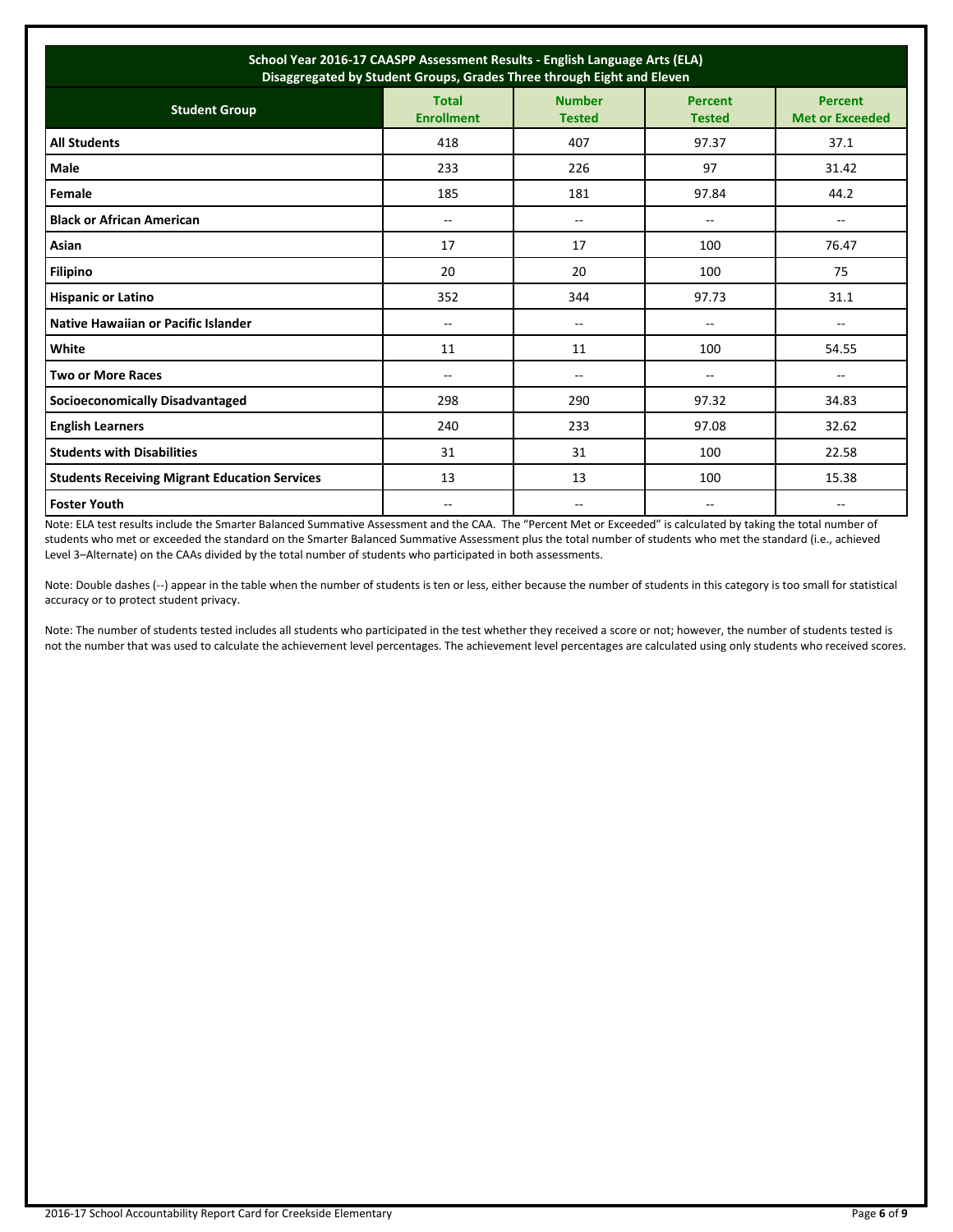| School Year 2016-17 CAASPP Assessment Results - Mathematics<br>Disaggregated by Student Groups, Grades Three through Eight and Eleven |                                   |                                |                                 |                                   |  |  |
|---------------------------------------------------------------------------------------------------------------------------------------|-----------------------------------|--------------------------------|---------------------------------|-----------------------------------|--|--|
| <b>Student Group</b>                                                                                                                  | <b>Total</b><br><b>Enrollment</b> | <b>Number</b><br><b>Tested</b> | <b>Percent</b><br><b>Tested</b> | Percent<br><b>Met or Exceeded</b> |  |  |
| <b>All Students</b>                                                                                                                   | 418                               | 417                            | 99.76                           | 30.46                             |  |  |
| <b>Male</b>                                                                                                                           | 233                               | 232                            | 99.57                           | 34.05                             |  |  |
| Female                                                                                                                                | 185                               | 185                            | 100                             | 25.95                             |  |  |
| <b>Black or African American</b>                                                                                                      | $-$                               | --                             | $\overline{\phantom{a}}$        | --                                |  |  |
| Asian                                                                                                                                 | 17                                | 17                             | 100                             | 64.71                             |  |  |
| <b>Filipino</b>                                                                                                                       | 20                                | 20                             | 100                             | 70                                |  |  |
| <b>Hispanic or Latino</b>                                                                                                             | 352                               | 351                            | 99.72                           | 26.5                              |  |  |
| Native Hawaiian or Pacific Islander                                                                                                   | $-$                               | --                             | --                              | $\overline{\phantom{a}}$          |  |  |
| White                                                                                                                                 | 11                                | 11                             | 100                             | 45.45                             |  |  |
| <b>Two or More Races</b>                                                                                                              | $-$                               | $- -$                          | $-$                             | $\overline{\phantom{a}}$          |  |  |
| <b>Socioeconomically Disadvantaged</b>                                                                                                | 298                               | 297                            | 99.66                           | 29.63                             |  |  |
| <b>English Learners</b>                                                                                                               | 240                               | 240                            | 100                             | 29.58                             |  |  |
| <b>Students with Disabilities</b>                                                                                                     | 31                                | 31                             | 100                             | 22.58                             |  |  |
| <b>Students Receiving Migrant Education Services</b>                                                                                  | 13                                | 13                             | 100                             | 15.38                             |  |  |
| <b>Foster Youth</b>                                                                                                                   | $-$                               | $-$                            | $-$                             | $-$                               |  |  |

Note: Mathematics test results include the Smarter Balanced Summative Assessment and the CAA. The "Percent Met or Exceeded" is calculated by taking the total number of students who met or exceeded the standard on the Smarter Balanced Summative Assessment plus the total number of students who met the standard (i.e., achieved Level 3–Alternate) on the CAAs divided by the total number of students who participated in both assessments.

Note: Double dashes (--) appear in the table when the number of students is ten or less, either because the number of students in this category is too small for statistical accuracy or to protect student privacy.

Note: The number of students tested includes all students who participated in the test whether they received a score or not; however, the number of students tested is not the number that was used to calculate the achievement level percentages. The achievement level percentages are calculated using only students who received scores.

## **C. Engagement**

#### **State Priority: Parental Involvement**

The SARC provides the following information relevant to the State priority: Parental Involvement (Priority 3):

• Efforts the school district makes to seek parent input in making decisions for the school district and each schoolsite.

## **Opportunities for Parental Involvement (School Year 2017-18)**

In the 2016-2017 school year our parent involvement included multiple LCAP meetings to inform parents of the new LCFF funding allotments. We have bimonthly Parent "Coffee Klatches" that provide parents the opportunity to have informal coffee meetings with the Principal as a way to provide feedback. The Creekside Parent Teacher Club (PTO) involves parents and staff in raising funds to support student academic achievement. The PTO supports many valued additions to the Creekside curriculum, including educational field trips, supplemental reading materials, Literacy Month activities. Creekside parents participate in school governance through the School Site Council, the English Learner Advisory Committee, and the District English Learner Advisory Committee. During this school year we also held parenting classes. Creekside offered the Parenting Partners Program which consisted of eight workshops providing leadership and communication skills to parents. In addition, we offered the Positive Parenting Program which provided a ten class course focusing on positive relationships between parents and children. For more information about how to get involved at your school, please contact Mr. Jose Juan Urquizo, School Principal at (831) 753-5252.

## **State Priority: School Climate**

The SARC provides the following information relevant to the State priority: School Climate (Priority 6):

- Pupil suspension rates;
- Pupil expulsion rates; and
- Other local measures on the sense of safety.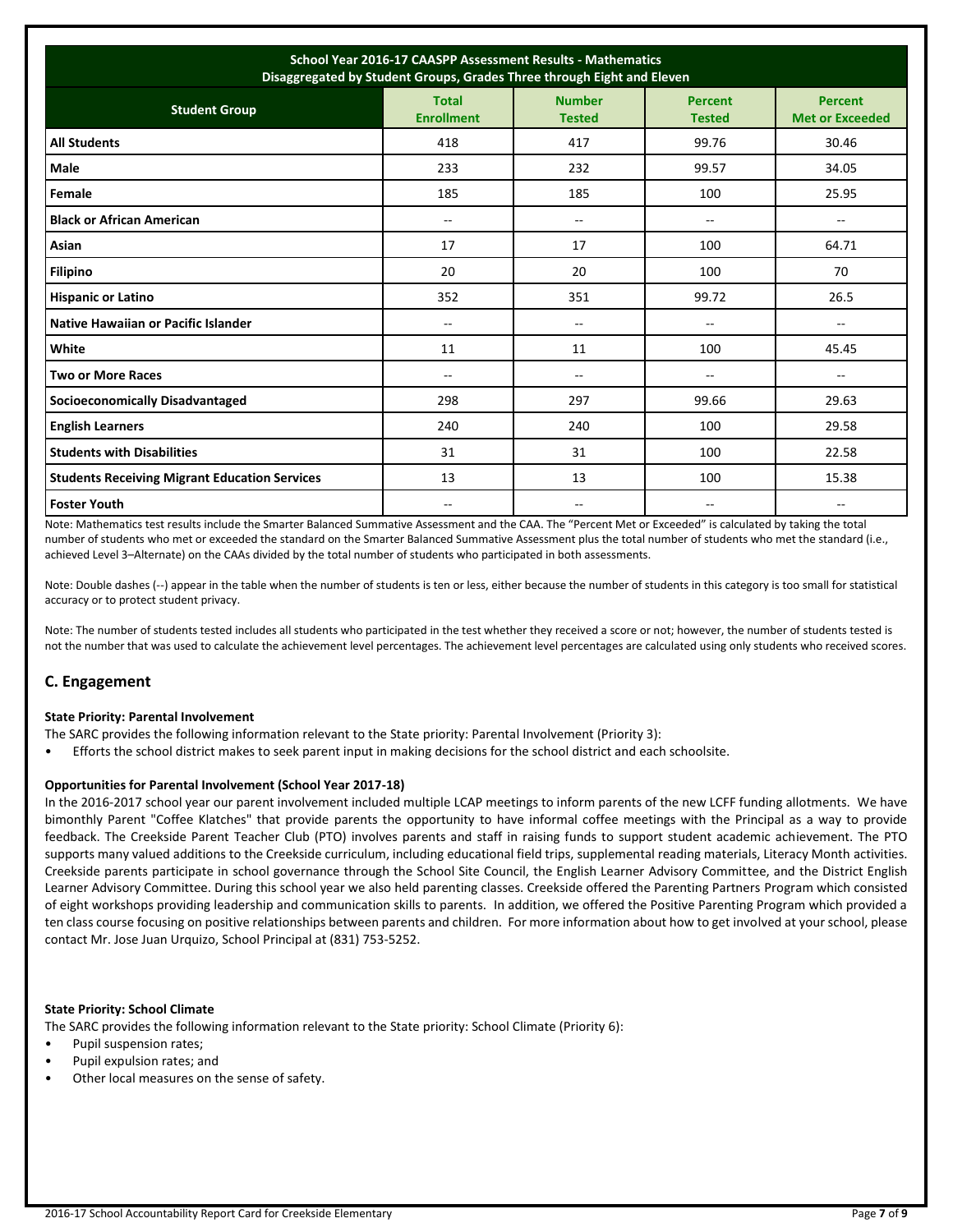## **School Safety Plan**

The safety of students and staff is a top priority at Creekside. The buildings and grounds are monitored and inspected each morning by the head custodian and the administration to note potential physical dangers. Supervisors, custodians, and administrators consistently monitor the school site for adults entering the campus. All visitors are directed to check in and out at the front office and wear a visitor badge while on campus. We hold monthly safety meetings with the yard supervisor staff to review safety procedures.

The initial School Safety Plan was developed by a safety committee consisting of school administration, teachers, parents, and classified employees and approved at a public meeting on October 6, 1998. The most current revision was completed in Spring 2017. We conduct fire, earthquake, hostile intruder, or evacuation safety drills monthly.

| <b>Suspensions and Expulsions</b> |         |         |         |  |  |  |
|-----------------------------------|---------|---------|---------|--|--|--|
| <b>School</b>                     | 2014-15 | 2015-16 | 2016-17 |  |  |  |
| <b>Suspensions Rate</b>           | 0.0     | 0.0     | 0.0     |  |  |  |
| <b>Expulsions Rate</b>            | 0.0     | 0.0     | 0.0     |  |  |  |
| <b>District</b>                   | 2014-15 | 2015-16 | 2016-17 |  |  |  |
| <b>Suspensions Rate</b>           | 1.1     | 1.0     | 0.5     |  |  |  |
| <b>Expulsions Rate</b>            | 0.0     | 0.0     | 0.0     |  |  |  |
| <b>State</b>                      | 2014-15 | 2015-16 | 2016-17 |  |  |  |
| <b>Suspensions Rate</b>           | 3.8     | 3.7     | 3.6     |  |  |  |
| <b>Expulsions Rate</b>            | 0.1     | 0.1     | 0.1     |  |  |  |

## **D. Other SARC Information**

The information in this section is required to be in the SARC but is not included in the state priorities for LCFF.

| 2017-18 Federal Intervention Program                |               |                 |  |  |  |
|-----------------------------------------------------|---------------|-----------------|--|--|--|
| <b>Indicator</b>                                    | <b>School</b> | <b>District</b> |  |  |  |
| <b>Program Improvement Status</b>                   | In PI         |                 |  |  |  |
| <b>First Year of Program Improvement</b>            | 2004-2005     |                 |  |  |  |
| Year in Program Improvement                         | Year 3        |                 |  |  |  |
| Number of Schools Currently in Program Improvement  |               |                 |  |  |  |
| Percent of Schools Currently in Program Improvement | 61.5          |                 |  |  |  |

| <b>Academic Counselors and Other Support Staff at this School</b> |    |  |  |  |  |
|-------------------------------------------------------------------|----|--|--|--|--|
| <b>Number of Full-Time Equivalent (FTE)</b>                       |    |  |  |  |  |
| <b>Academic Counselor</b>                                         | n  |  |  |  |  |
| <b>Counselor (Social/Behavioral or Career Development)</b>        | 1  |  |  |  |  |
| Library Media Teacher (Librarian)                                 | 1  |  |  |  |  |
| Library Media Services Staff (Paraprofessional)                   | .5 |  |  |  |  |
| <b>Psychologist</b>                                               | .5 |  |  |  |  |
| <b>Social Worker</b>                                              | Ω  |  |  |  |  |
| <b>Nurse</b>                                                      | O  |  |  |  |  |
| Speech/Language/Hearing Specialist                                | .5 |  |  |  |  |
| <b>Resource Specialist</b>                                        | 1  |  |  |  |  |
| Other                                                             | 1  |  |  |  |  |
| <b>Average Number of Students per Staff Member</b>                |    |  |  |  |  |
| <b>Academic Counselor</b>                                         |    |  |  |  |  |

One Full Time Equivalent (FTE) equals one staff member working full time; one FTE could also represent two staff members who each work 50 percent of full time.